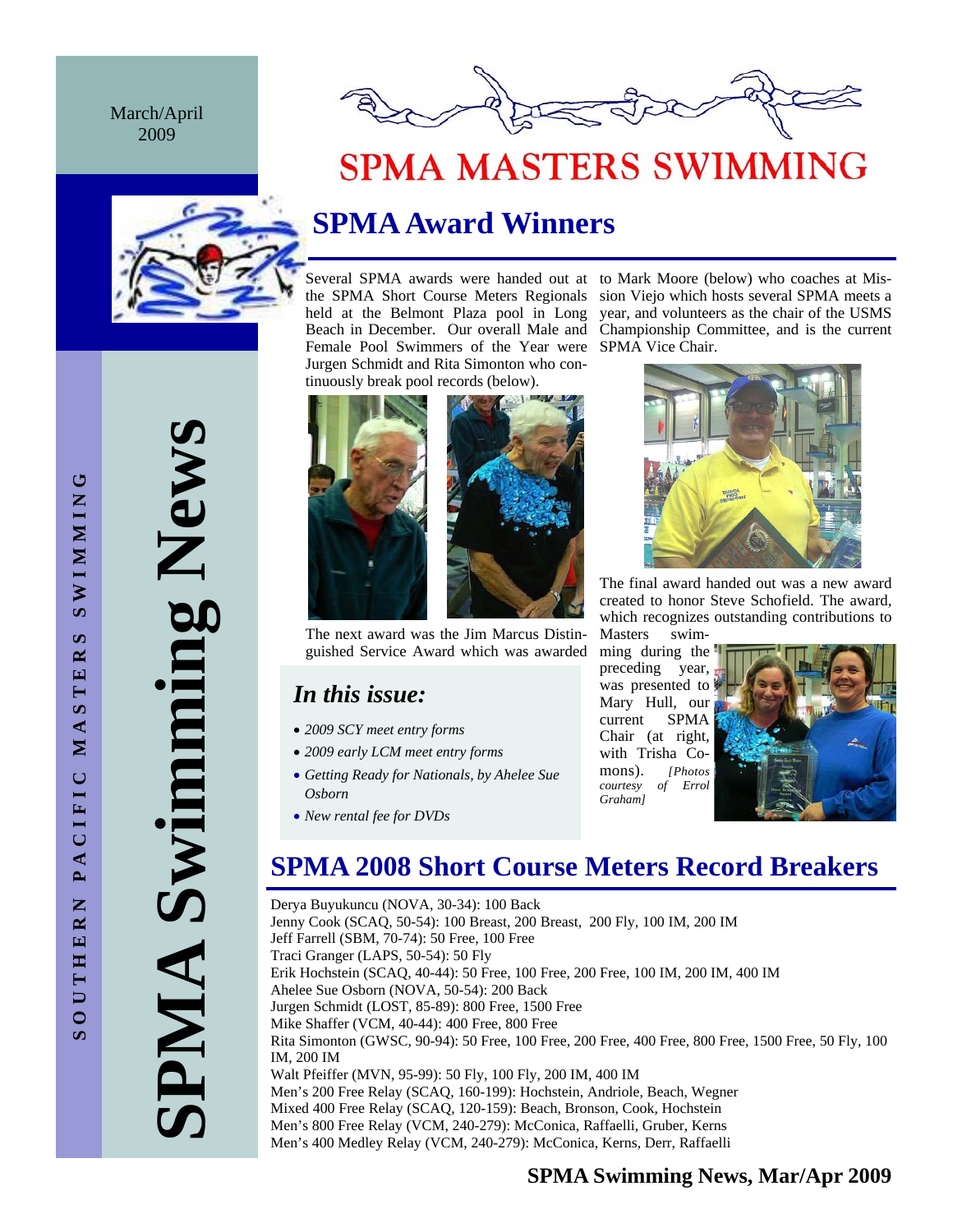# SWIM FOR LIFE!

#### **SAN LUIS OBISPO, SANTA BARBARA (North) and KERN**

ATASCADERO: Team K-man Jennifer Glenesk (805) 434-1912; jglenesk @charter.net; www.teamkman.org<br>ATASCADERO: No. SLO Masters Kass Flaig (805) 704-9797; kassflaig @hotmail.com; c2multisport.com ATASCADERO: No. SLO Masters Kass Flaig (805) 704-9797; kassflaig@hotmail.com; c2multisport.com<br>BAKERSFIELD: Gold Wave Masters Rafael Guijarro (661) 472-7246; rago2000@sbcglobal.net BAKERSFIELD: Gold Wave Masters Rafael Guijarro (661) 472-7246; rago2000@sbcglobal.net<br>BAKERSFIELD Swim Club Reith Moore: bsc@bakersfieldswimclub.org: www.bakers Keith Moore; bsc@bakersfieldswimclub.org; www.bakersfieldswimclub.org LOMPOC: Lompoc's Other Swim Team Frank Piemme (805) 735-7574; conniefrank @verizon.net<br>PASO ROBLES: North County Aquatics Nancy Sznejkowski (805) 238-5591; betco@yahoo.com; r PASO ROBLES: North County Aquatics Nancy Sznejkowski (805) 238-5591; betco@yahoo.com; northcountyaquatics.org<br>Philip Yoshida (805) 543-9515; office@sloswimclub.org: www.sloswimclub.org Philip Yoshida (805) 543-9515; office@sloswimclub.org; www.sloswimclub.org SAN LUIS OBISPO: Kennedy Club Masters Linda Stimson (805) 781-3488 x 17; sloaquatics@kennedyclubs.com; www.kennedyclubs.com SANTA MARIA: Santa Maria Swim Club Mike Ashmore (805) 928-9655; santamariaswim@verizon.com; santamariaswim.net **SANTA BARBARA (South) and VENTURA**  CARPINTERIA: Channel Island Vic Anderson (805) 403-5425, delphis13@msn.com; channelislandmasters.blogspot.com<br>OJAI: Ojai Masters Channel Island Rick Goeden (805) 646-6884; theswimguy@sbcglobal.net SANTA BARBARA: UCSB Masters Naya Higashijima (805) 893-2505; ucsbmasters@gmail.com<br>SANTA BARBARA Masters SB Swim Office (805) 966-9757; swimoffice@sbswim.org SANTA BARBARA Masters SB Swim Office (805) 966-9757; swimoffice@sbswim.org<br>SANTA BARBARA: Oceanducks Emilio Casanueva (805) 637-8331: emilio@zapallar.net THOUSAND OAKS: Conejo Simi Aquatics Nancy Kirkpatrick-Reno (818) 469-9972; nancy@cnkinvestments.com; www.csaswim.com<br>THOUSAND OAKS: Daland Masters Kevin Lane (818) 917-6930; klane1956ct@sbcglobal.net; www.dalandswim.com THOUSAND OAKS: Daland Masters Kevin Lane (818) 917-6930; klane1956ct@sbcglobal.net; www.dalandswim.com<br>THOUSAND OAKS: South Coast Aquatics Matt Warshaw (805) 660-2082; matt@southcoastaquatics.com; www.southcoasta THOUSAND OAKS: South Coast Aquatics Matt Warshaw (805) 660-2082; matt@southcoastaquatics.com; www.southcoastaquatics.com<br>VENTURA COUNTY Masters Jason York (408) 821-5600; jason.e.vork@gmail.com; www.buenaventuraswimclub.or VENTURA: Rio Mesa Masters Toby Petty (805) 642-6674; tonthego00@sbcglobal.net; riomesaswimclub.com **LOS ANGELES (North)**  CLAREMONT: The Claremont Club Christine Dahlstrom-Maki (909)477-2011; christine\_dahlstrom@yahoo.com<br>CANCASTER: Oasis Masters Tom Otto (661) 948-0057; ottolfixit@hotmail.com PASADENA: Caltech Masters Suzanne Dodd (626) 449-7536; sdodd@ipac.caltech.edu<br>PASADENA: Rose Bowl Masters Chad Durieux (626) 564-0330; cdurieux @rosebowlaquat PASADENA: Rose Bowl Masters Chad Durieux (626) 564-0330; cdurieux@rosebowlaquatics.org; www.rosebowlaquatics.org<br>PORTER RANCH: Porter Valley Masters Kelsey Leckovic (818) 491-8743; pymasters@live.com; www.pymasters.com PORTER RANCH: Porter Valley Masters Kelsey Leckovic (818) 491-8743; pvmasters@live.com; www.pvmasters.com<br>SANTA CLARITA Masters Lance O'Keefe; lokeefe@santa-clarita.com; pool: (661) 250-3767 **LOS ANGELES (Westside)** EL SEGUNDO MÁSTERS<br>
L.A. WEST: UCLA Bruin Masters Steve Najera (310) 206-1787; snajera@rec L.A. WEST: UCLA Bruin Masters Steve Najera (310) 206-1787; snajera@recreation.ucla.edu<br>MALIBU Community Pool Swims Masters Molly Larson (310) 456-2489 x272; mlarson@ci.malibu.ca WEST HOLLYWOOD Aquatics Gregg Ogorzelec (310) 288-6555 (team hotline); info@wh2o.org; www.wh2o.org<br>WOODLAND HILLS: Southwest Aq Masters Fred Shaw (818) 347-1637; swamfred@aol.com; www.swam.us **LOS ANGELES (Central and South)**  CATALINA Channel Swimming Federation Carol Sing (619) 588-2677; swim@swimcatalina.org; swimcatalina.org<br>L.A. (various locations): SCAQ SCAQ Office (310) 390-5700; www.swim.net/scaq L.A. (various locations): SCAQ Vermetary and SCAQ Office (310) 390-5700; www.swim.net/scaq L.A. MID-WILSHIRE: Meridian Swim Club Vanessa Mesia (310) 729-2971; vanessamesia@sbc L.A. MID-WILSHIRE: Meridian Swim Club Vanessa Mesia (310) 729-2971; vanessamesia@sbcglobal.net; meridiansportsclub.com SOUTH GATE Masters Swim Team Patricia Mitchell (323) 563-5446; pmitchell@sogate.org **LOS ANGELES (South Bay and East County)**  HAWTHORNE: South Bay Swim Team Kathy Davids Gore (310) 643-6523, kdavids@socal.rr.com; www.southbayswimteam.org<br>LA MIRADA: La Mirada Armada Com Beverly Garman (949) 552-1710; ihaccoach@aol.com; swimarmada.com LA MIRADA: La Mirada Armada <br>LONG BEACH: Alpert JCC **Belling Belling Beverly Garman** (949) 552-1710; ihaccoach@aol.com; swimarmada.com<br>Sascha Bryon-Zwick (562) 426-7601 x1035, sbryanzwick@alperticc.org, LONG BEACH: Alpert JCC Sascha Bryon-Zwick (562) 426-7601 x1035, sbryanzwick@alpertjcc.org, www.alpertjcc.org<br>LONG BEACH: Long Beach Masters Swim Cindy Summers (562) 416-6755; summerscm@hotmail.com LONG BEACH: Long Beach Masters Swim Cindy Summers (562) 416-6755; summerscm@hotmail.com<br>LONG BEACH: Shore Aquatic Masters Robert Lynn (562) 644-3883; europeanhouse@aol.com; www LONG BEACH: Shore Aquatic Masters Robert Lynn (562) 644-3883; europeanhouse@aol.com; www.shoreaquatics.com<br>
LOS ALAMITOS Masters Corey Lakin (562) 430-1073 x511, clakin@ci.los-alamitos.ca.us, www.ci.los-alan MANHATTAN BEACH: Magnum Masters Chuck Milam (310) 546-3601, cdmilam@hotmail.com, www.manhattancc.com RANCHO PALOS VERDES: Zenith Aquatics Shari Twidwell (310) 947-1323; shari@zapswimming.com; www.zapswimming.com<br>TORRANCE : LA Peninsula Swimmers Debi Blair (310) 813-9656; info@lapsmasters.org, www.lapsmasters.org **INLAND EMPIRE**  BEAUMONT Masters Christy Arwood (951) 769-2087; christy @nds-ca.net<br>CORONA: Corona Aquatic Team Masters John Salvino (866) SWM-CRNA; coachsalvino@hot MURRIETA: MESA Aquatic Masters **Debbie Mone (951) 265-1454; msmone@msn.com**; mesaaquatics.com<br>RIVERSIDE: Riverside Aquatics Assn. Carrie Ridgway (951) 205-2268; info@raa-swim.org; www.raa-swim.o TEMECULA: City of Temecula Masters Gwen WIllcox (951) 694-6410; gwen.willcox@cityoftemecula.org YUCAIPA: Masters of Yucaipa Jason Bradbury (951) 845-7458; ystcoach.jason@verizon.net; yucaipaswim.org **ORANGE COUNTY**  COTO DE CAZA: Coyotes <br>
FULLERTON: FAST Masters Team 
Hill Jewell. (949) 466-6523: swimbill@sbcglobal.net: fastswi HUNTINGTON BEACH: Golden West Swim Club Cindy Lim (714) 397-0132; cindyhlim@msn.com; goldenwestswimclub.com IRVINE Novaquatics Mike Collins (949) 338-6682, info@novamasters.com; www.novamasters.com<br>IRVINE: UCI Masters Charlie Schober (949) 824-7946; ctschobe@uci.edu; www.masterswim.uci.edu MISSION VIEJO Masters Mark Moore (949) 233-6521; swimoffice@mvnswim.org; mastersmvnswim.org NEWPORT BEACH: Pacific Coast Aquatics Mark Desmond (949) 306-3599; markdesmond@highhopes.ws; pacificcoastaquatics.org<br>NEWPORT BEACH Lifeguard Association Jim Turner (949) 644-3046; jturner@nbfd.net; www.newportlifeguard.or TUSTIN: SOCAL Aquatics Steve Pickell (714) 356-7390; coachsteve@socalaquatics.com; www.socalaquatics.com YORBA LINDA: East Lake Eagle Rays Mike Pawloski (714) 372-6273; bonuspak@earthlink.net **LAS VEGAS**  HENDERSON Southern Nevada Masters Frank Lowery (702) 400-2790; flowery 719@cox.net; www.lowerysmultisport.com<br>
LAS VEGAS: Las Vegas Masters Victor Hecker (702) 247-7788; heckerrealestate@hotmail.com LAS VEGAS: Swim Las Vegas Kara Robertson (702) 498-2316; araklv@hotmail.com; www.swimlasvegas.org

Rick Goeden (805) 646-6884; theswimguy@sbcglobal.net Emilio Casanueva (805) 637-8331; emilio@zapallar.net Jason York (408) 821-5600; jason.e.york@gmail.com; www.buenaventuraswimclub.org

Tom Otto (661) 948-0057; ottolfixit@hotmail.com Lance O'Keefe; lokeefe@santa-clarita.com; pool: (661) 250-3767

Raine Kishimoto (818) 222-2782 x 110; lkishimoto@cityofcalabasas.com Molly Larson (310) 456-2489 x272; mlarson@ci.malibu.ca.us; www.ci.malibu.ca.us Fred Shaw (818) 347-1637; swamfred@aol.com; www.swam.us

Vanessa Mesia (310) 729-2971; vanessamesia@sbcglobal.net; www.laac.com

Yuji Utsumi; (562) 252-0220; info@lbgrunions.com; www.lbgrunions.com Corey Lakin (562) 430-1073 x511, clakin @ci.los-alamitos.ca.us, www.ci.los-alamitos.ca.us Debi Blair (310) 813-9656; info@lapsmasters.org, www.lapsmasters.org

John Salvino (866) SWM-CRNA; coachsalvino@hotmail.com Carrie Ridgway (951) 205-2268; info@raa-swim.org; www.raa-swim.org

ALISO VIEJO: Renaissance Club Sport Alex Isaly (949) 643-6700; alex.isaly@renaissanceclubsport.com; www.renaissanceclubsport.com/aliso-viejo<br>COTO DE CAZA: Coyotes Covers Todd Conrad (949) 858-4100 x257; cotocoyotes@gmail.c Bill Jewell, (949) 466-6523; swimbill@sbcglobal.net; fastswim.org Charlie Schober (949) 824-7946; ctschobe@uci.edu; www.masterswim.uci.edu Jim Turner (949) 644-3046; jturner@nbfd.net; www.newportlifeguard.org

Victor Hecker (702) 247-7788; heckerrealestate@hotmail.com LAS VEGAS: Viva Las Vegas Masters Melissa Gutierrez (702) 480-4321; mjvgutierrez@cox.net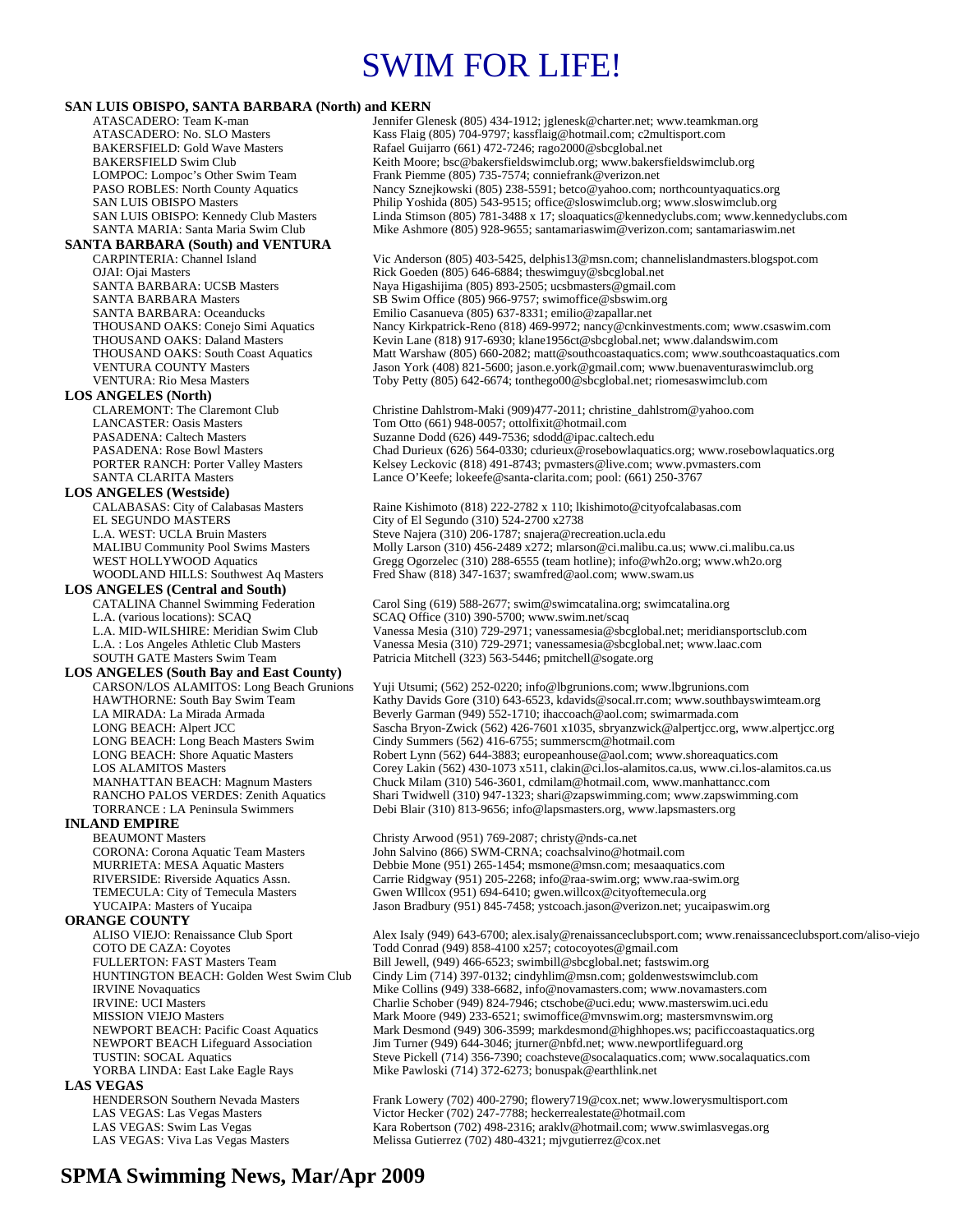# SPMA Competition Information and Instructions

**Rules:** Current USMS and SPMA rules will govern. All events are timed finals. Swimmers must check in with the Clerk of Course for deck seeded events that they wish to swim. After an event has been officially closed, swimmers may not check in. Age as of the last day of the meet determines age group for the meet for short course yards, and age as of December 31st of the year of competition determines age for long course and short course meters meets. You must be 18 years of age to register with SPMA and compete in meets.

**Eligibility:** Events are open to any **current** USMS registered swimmer or a foreign swimmer with a valid travel permit. SPMA swimmers are encouraged to submit their registration application with the submitted entry card, if NOT currently registered.

**Affiliation:** A swimmer's affiliation as stated on the consolidated entry card, if valid as of the first day of the meet, will apply throughout the meet, except that swimmers may unattach at any time.

**Submitted Times:** Please enter your best time, a reasonable estimate or a workout time. All times must be submitted on a SPMA consolidated entry card or a copy of a SPMA consolidated entry card (below). Do not mail in the meet entry form.

**Entry Confirmation:** To avoid any concern regarding receipt of entry card, enclose a self-addressed stamped envelope or postcard or mail card "Return Reply Request". No certified, registered or special delivery mail will be accepted. Receipt of entry will not be verified by phone.

**Strictly Forbidden**: Entering more than 5 individual events per day; using hand paddles in warm-up areas; diving in warm-ups unless in designated sprint lanes (entering the warm-up pool must be done with feet first with one hand in contact with the pool deck); use of any pacing device in competition; and smoking in any area where swimmers may be present.

**Open Water**: Swimmers using non-porous neoprene swim suits, wetsuits, or other non-porous attire will be ineligible for awards or place points.

> *Check out our website www.spma.net for up-to-date information*

SOUTHERN PACIFIC MASTERS ASSOCIATION • CONSOLIDATED ENTRY CARD

|                                  | Name                                                 |                                                                                                      |                                       |              | Male                                    |  |              | Female USMS $\#$ $-$                 |                                  |              |                                          |            |
|----------------------------------|------------------------------------------------------|------------------------------------------------------------------------------------------------------|---------------------------------------|--------------|-----------------------------------------|--|--------------|--------------------------------------|----------------------------------|--------------|------------------------------------------|------------|
|                                  | Birthdate _______/ ________/ ________                |                                                                                                      | Age_________                          |              | Club ____________________________       |  |              | $Phone ($ $)$ $-$                    |                                  |              |                                          |            |
| Event<br>No.                     | <b>FREESTYLE</b><br>Event<br>No.<br>(Submitted Time) |                                                                                                      | <b>BACKSTROKE</b><br>(Submitted Time) | Event<br>No. | <b>BREASTSTROKE</b><br>(Submitted Time) |  | Event<br>No. | <b>BUTTERFLY</b><br>(Submitted Time) |                                  | Event<br>No. | <b>INDIV. MEDLEY</b><br>(Submitted Time) |            |
|                                  | 50<br>100                                            |                                                                                                      | 50<br>100                             |              | 50<br>100                               |  |              | 50<br>100                            |                                  |              |                                          | 100<br>200 |
|                                  | 200                                                  |                                                                                                      | 200                                   |              | 200                                     |  |              | 200                                  |                                  |              |                                          | 400        |
| 400/500<br>800/1000<br>1500/1650 |                                                      | No. of events ________ $\times$ \$ ________ = \$ _________<br>Surcharge<br>$\sim$<br>Total<br>$\sim$ |                                       |              |                                         |  |              |                                      | FOR OFFICE USE ONLY<br>Amt Rec'd |              |                                          |            |
|                                  | Include a copy of USMS card                          |                                                                                                      | Signature on back is REQUIRED!        |              |                                         |  |              |                                      | Include a copy of USMS card      |              |                                          |            |

Late or incomplete entries (no fee, incomplete entry card, incomplete enty data) or entries postmarked after due date MAY **BE REJECTED!** 

ALL MASTERS swimmers are required to send a photo-copy of their USMS card with their entry card. ALL Masters swimmers may be asked to show their USMS card if requested at the meet.

"I, the undersigned participant, intending to be legally bound, hereby certify that I am physically fit and have not been otherwise informed by a physician. I acknowledge that I am aware of all the risks inherent in Masters swimming (training and competition), including possible permanent disability or death, and agree to assume all of those risks. AS A CONDITION OF MY PARTICIPATION IN THE MASTERS SWIMMING PROGRAM OR ANY ACTIVITIES INCIDENT THERETO, I HEREBY WAIVE ANY AND ALL RIGHTS TO CLAIMS FOR LOSS OR DAMAGES, INCLUDING ALL CLAIMS FOR LOSS OR DAMAGES CAUSED BY THE NEGLIGENCE, ACTIVE OR PASSIVE, OF THE FOLLOWING: UNITED STATES MASTERS SWIMMING, INC., THE LOCAL MASTERS SWIMMING COMMITTEES, THE CLUBS, HOST FACILITIES, MEET SPONSORS, MEET COMMITTEES, OR ANY INDIVIDUALS OFFICIATING AT THE MEETS OR SUPERVISING SUCH ACTIVITIES.

In addition, I agree to abide by and be governed by the rules of USMS."

### PLEASE SIGN:

Is this your first Masters Meet? Yes No

Read the meet information sheet carefully. Make your check payable as shown on the meet information sheet and mail it to the address shown. 12/94

|                                                | DATE ____________ |  |
|------------------------------------------------|-------------------|--|
| Non-SPMA swimmers please include your address: |                   |  |

Street:

City, State, Zip: Electric Article Article Article Article Article Article Article Article Article Article Article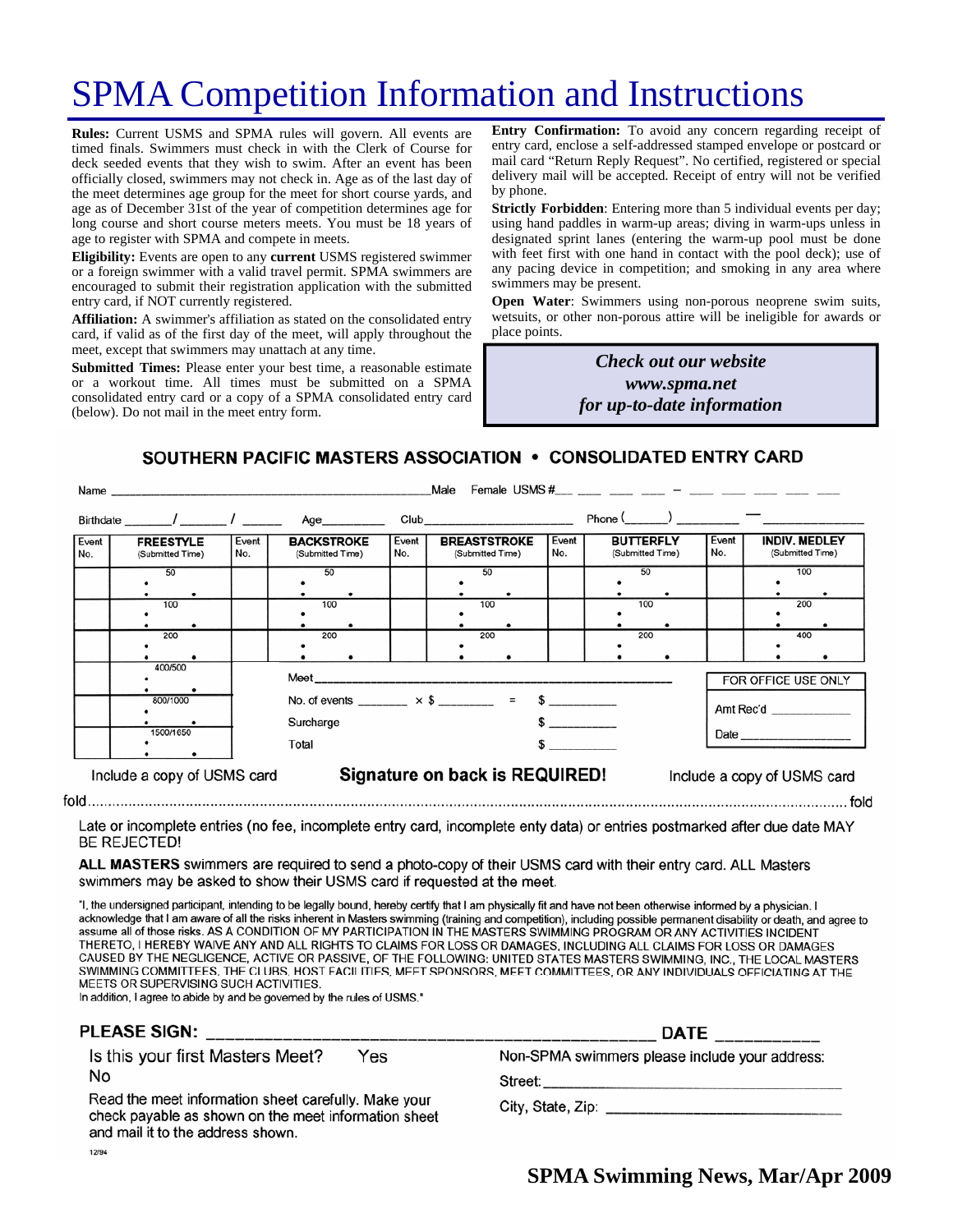## **Caltech Pentathlon SCY Swim Meet Sunday, March 8th, 2009**

#### Sanction number: 339-004

**Location and Directions:** 1201 E. California Blvd, Pasadena. The Caltech facility is an outdoor, eight-lane, 25 yard, all-deep pool with a separate 25-yard warm-up pool. Take Hill Avenue south from the 210 Fwy. After 1.2 miles, turn right on California Blvd. Go to the second stop light and turn left into the parking lot. Continue past the tennis courts to the gym. The pool is located west of Brown Gym. Or take the 110 Fwy. North until it ends. Go 1 mile and turn right on California Blvd., and continue 2 miles to Caltech. Parking is free on weekends.

**Entries:** The pre-entry postmark deadline is Friday, February 27th. Deck entries close at 9:15 a.m. sharp! Age on March 8th determines age group for the meet. You must be at least 18 to compete.

**Seeding:** All events will be deck seeded slowest to fastest, by entered time, ages and sexes combined.

**Awards:** Custom pentathlon awards will be given to the top three finishers in each age group. The swimmer with the lowest cumulative time for all five events shall be declared the winner. A swimmer must swim all five events to be considered for an award.

**Entry Fees:** \$20.00 flat fee per swimmer. Deck entries are allowed for \$30.00. Late entries and entries received without payment will be treated as deck entries and charged the deck entry fee.

#### **Checks payable to**: Caltech Masters

Mail consolidated entry card, a copy of your 2009 USMS card, and check to: Caltech Pentathlon, c/o Suzanne Dodd, 211 Eastern Ave., Pasadena, CA 91107.

**Questions:** Meet Director, Suzanne Dodd, (626) 449- 7536.

#### **Sunday, March 8, 2009**

Warm-up at 9:00 a.m. Meet starts at 10:00 a.m.

1. 50 yd. Butterfly

- 2. 50 yd. Backstroke
- 3. 50 yd. Breaststroke
- 4. 50 yd. Freestyle
- 5. 100 yd. Individual Medley

# Expand your horizons!

Take a trip to a swim meet in a neighboring LMSC. For up-to-date information check out these websites:

San Diego-Imperial: www.simasterswim.org New Mexico: www.zianet.com/pdjang/nmms/ index.htm Arizona: www.azlmsc.org

## **Santa Clarita Masters SCY Swim Meet Saturday, March 21st, 2009**

#### Sanction number: 339-006

**Directions:** Santa Clarita Aquatic Center, 20850 Centre Pointe Pkwy. *From the north*, take I-5 to the Valencia Blvd exit in Valencia. Go east several miles (Valencia Blvd turns into Soledad Canyon Rd) to Ruether Ave. Turn right and cross over railroad tracks. Turn right at Centre Pointe Pkwy. Turn left into driveway for Aquatic Center. *From the south*, take I-5 to Hwy. 14 north. Exit at Golden Valley Rd. Turn left onto Golden Valley Rd. Turn right on Centre Point Pkwy. Make a right into the driveway for the Aquatic Center. Parking available in both upper and lower parking lots.

**Entries:** The pre-entry postmark deadline is Saturday, March 14th. Deck entries for the 1650 yd. Freestyle will close at 8:45 a.m.; all other deck entries close at 11:00 a.m. Age on March 21st determines age group for the meet. You must be at least 18 to compete.

**Seeding:** All events will be deck seeded slowest to fastest, by entered time, ages and sexes combined. Check-in is not required in order to be deck seeded, except swimmers must check in to swim the 1650 yd. Freestyle and the 500 yd. Freestyle.

**Relays:** All relays will be deck entered. Relay fees are \$4.00 per relay due upon entry. For each relay swimmer who is not entered in individual events, a fee of \$5.00 and a signed liability release must be submitted with the relay entry.

**Awards:** Individual: SPMA ribbons for places 1 to 3. Relay: SPMA ribbons for first place.

**Entry Fees:** \$20.00 per swimmer flat fee. Deck entries allowed for a total of \$30.00.

**Checks payable to**: City of Santa Clarita. Mail consolidated entry card, a copy of your 2009 USMS card, and check to: Santa Clarita Aquatic Center, c/o Santa Clarita Masters Club, 20850 Centre Pointe Pkwy, Santa Clarita, CA 91355.

**Questions:** Meet Directors, Chris Lundie, (661) 286-4088, clundie@santa-clarita.com; Lance O'Keefe, (661) 250-3767, lokeefe@santa-clarita.com.

#### **Saturday, March 21, 2009**

1650 warm-up at 8:00 a.m. 1650 starts at 9:00 a.m. 1. 1650 yd. Freestyle (check-in required) Additional warm-up after 1650 Event #2 starts at noon 2. 200 yd. Mixed Freestyle Relay 3. 100 yd. Butterfly 4. 200 yd. Freestyle 5. 100 yd. Breaststroke 6. 50 yd. Freestyle 7. 200 yd. Individual Medley 8. 500 yd. Freestyle (check-in required) 9. 100 yd. Backstroke 10. 50 yd. Butterfly 11. 400 yd. Individual Medley 12. 200 yd. Breaststroke 13. 100 yd. Freestyle 14. 50 yd. Backstroke 15. 200 yd. Butterfly 16. 100 yd. Individual Medley 17. 50 yd. Breaststroke 18. 200 yd. Backstroke 19. 200 yd. Mixed Medley Relay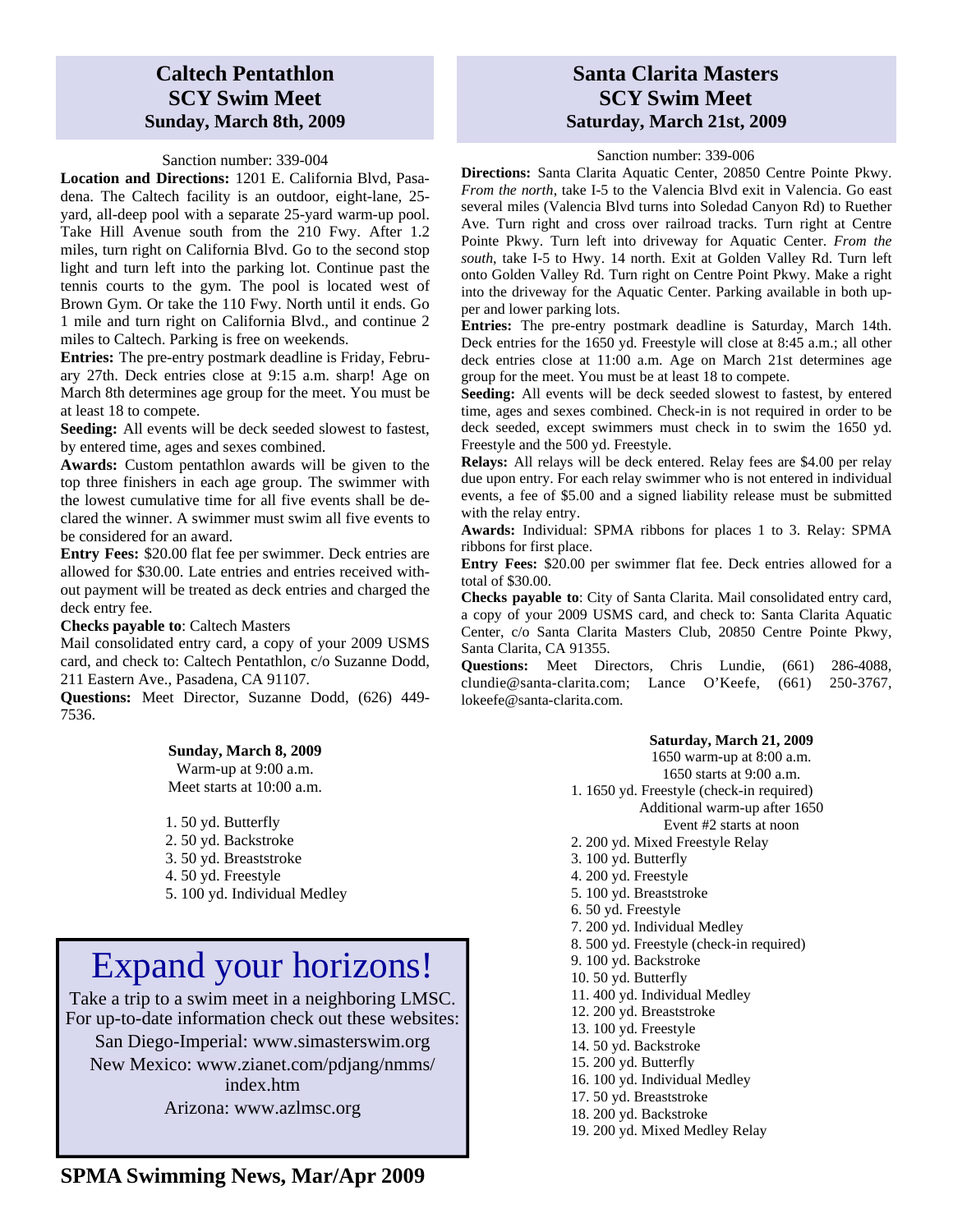### **UCLA Bruin Masters Short Course Yards Swim Meet Saturday, April 4th, 2009**

#### Sanction number: 339-008

UCLA Student Activities Center Pool (formerly the Men's Gym Pool) on the UCLA campus, is an outdoor, 8-lane competition pool with a warm-up area.

**Directions & Parking:** Take the 405 Freeway to Sunset Blvd. East. Take Sunset approx. one mile to Westwood Plaza. Turn right into the campus to parking kiosk and pay the parking fee (\$9). Ask for best lot to park in for SAC. The pool is located across from the campus food court and bookstore. NOTE: Parking enforcement *does* ticket on weekends!

**Entries:** The pre-entry postmark deadline is Saturday, March 28th. On deck registration is permitted. Deck entries for the 500 yd. Freestyle will close at 8:30 a.m. and at 10:00 a.m. for all other events. Age on April 4, 2009 determines age group for the meet. You must be at least 18 years of age to compete.

**Seeding:** All events will be deck seeded slowest to fastest by entered time, ages and sexes combined. Swimmers in the 500 yd. Freestyle *must* check in to be seeded.

**Relays:** No Charge - Fun Event! 4 x 50 "T-shirt" relay. Each team member must swim with a T-shirt on. The shirt is exchanged from one swimmer to the next. Bring a T-shirt to use. This is quite a comical event and loads of fun. For each relay swimmer who is not entered in individual events, a fee of \$5.00 and a signed liability release must be submitted with the relay entry.

**Awards:** Individual: SPMA ribbons for places 1 to 3. Relay: SPMA ribbons for first place.

**Snack Bar:** Food will be available at the campus food court located across from the pool in the Student Union.

**Entry Fees:** \$25.00 per swimmer flat fee. Deck entries allowed for a total of \$35.

**Checks payable to**: UC Regents

Mail consolidated entry card, a copy of your 2009 USMS card, and check to: UCLA Bruin Masters Meet, P.O. Box 204, El Toro, CA 92609.

**Questions:** Christie Ciraulo, swimcap@roadrunner.com; Steve Najera, snajera@recreation.ucla.edu, (310) 206-1787. Meet Processing, Robert Mitchell, mitchellrobert@cox.net

## **Saturday, April 4, 2009**

500 warm-up at 8:00 a.m. 500 starts at 9:00 a.m.

1 . 500 yd. Freestyle

Additional warm-up after the 500 Event #2 starts at 10:30 a.m.

Deck entries due for 200 yd. Free Relay

2. 200 yd. Individual Medley

- 3. 200 yd. Freestyle Relay (men, women, mixed)
- 4. 50 yd. Backstroke

5. 100 yd. Butterfly

- 6. 200 yd. Freestyle
- 7. 100 yd. Backstroke

Deck entries due for 200 yd Medley Relay

8. 50 yd. Freestyle

9. 100 yd. Breaststroke

10. 200 yd. Medley Relay Relay (men,women, mixed)

- 11. 100 yd. Freestyle
- 12. 50 yd. Butterfly
- 13. 50 yd. Breaststroke
- 14. 100 yd. Individual Medley

# **Getting Ready for Nationals**

## By Ahelee Sue Osborn

As a combination coach and active swimmer, I find myself looking *forward* almost daily. How many times have you looked ahead since New Year's to find ways to evaluate progress of goals for the year? Team goals, individual goals you work to assist in accomplishing, and your own personal goals?

More than likely, we're all similar in simply trying to get through the day and hold it all together. Can you fit in a swim practice in addition to work and other family obligations? Perhaps you didn't make your workout today or even one swim practice in weeks! It isn't too late to find your determination and use some willpower to get back on track.

Take a moment to remember how it felt plotting out the goals for 2009. Was it not a bit thrilling to plan getting into good swim shape? Or moving up a lane, sharpening up stroke technique, or dropping a few pounds? Perhaps entering a big event such as SPMA Short Course Yards Championships or even the California-hosted USMS Nationals in Clovis, the California 70.3 triathlon or another SoCal tri or open-water swim event?

At this point in the training game, the season's endurance building phase of most programs is ending. The good news is that by diligently sharpening up technique, starts and turns, and racing skills, an athlete can be ready for these big upcoming events more dramatically than might be imagined.

High quality swimming in practices and in events makes a swimmer *fast*! Getting out to a one-day SPMA meet and swimming five events is possibly the highest quality available training to prepare for upcoming championship events. It is training/polishing, and not the final meet of the season and should be approached in this way.

There are three remaining meets (Caltech, Santa Clarita and UCLA) before the SPMA and USMS Championships, and all can be entered on race day. It is very possible that swimming these one-day meets, participating in five events, with long warm-ups and warm-downs is more valuable than slogging through a 2500-4000 yard low intensity swim practice. Coach's call!

One of the great Masters swimming realizations is that megayardage training isn't necessary to swim fast! Ask Jason Lezak, Dara Torres or most any champion Masters swimmer.

Taper is not a word used much longer in Masters swimming. With the condensed Masters practice yardage, it is better described as **Meet Prep**. A full week with a change in focus from practice with longer sets, to specific racing practice sets. Swimming that is shorter, with more intensity and rest.

My best tip to "Race-Prep" for the big meet? Train the components of specific races: The start, first lap, first half of the race, second half of the race, turns, underwater kicking, streamlining, the finish, and specific race strategy practiced as a broken swim.

Coaches, swimmers, get your revved up! The championship meets are coming soon!

SPMA SCY Regional Championships in Mission Viejo — Friday, April 24th to Sunday, April 27th.

USMS SCY National Championships in Clovis, CA — Thursday, May 7th to Sunday, 10th (online entry deadline: April 9)

*Ahelee Sue Osborn is the SPMA Coaches Committee Chair, and coaches for Irvine Novaquatics. She can be reached at aheleesue@gmail.com.*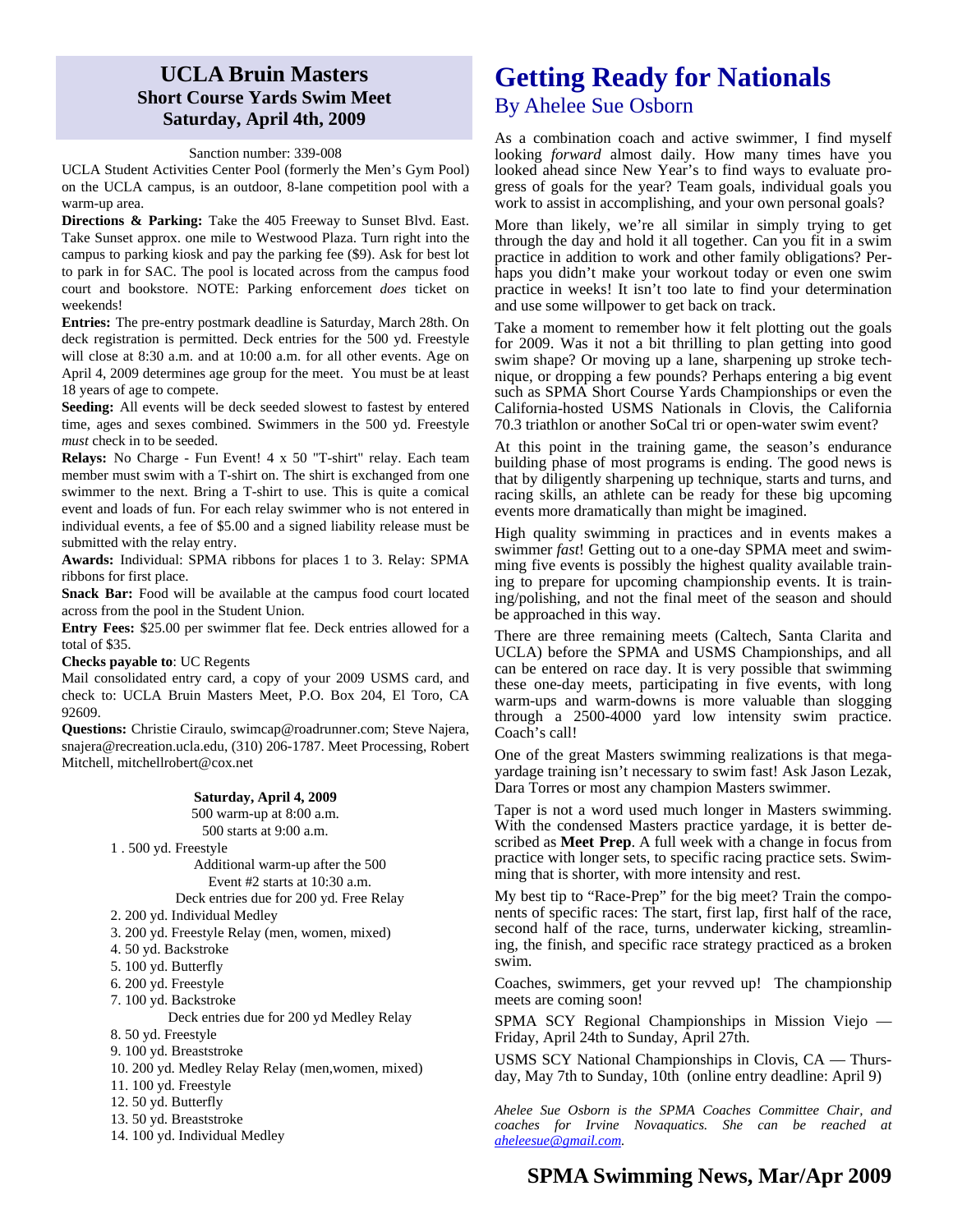## **Mission Viejo Nadadores 2009 SPMA SCY Regional Championship Meet Friday, April 24th to Sunday, April 26th, 2009**

#### Sanction number: 339-008

**Directions:** Lower Marguerite Aquatic Complex, 27474 Casta Del Sol, Mission Viejo, CA 92692. Take I-5 to the La Paz exit. Turn east on La Paz, left on Marguerite, and right on Casta Del Sol. Turn right at the first driveway. The swim parking lot is behind the tennis courts on the right with the exit being at the upper lot. Do not park in the tennis lot on Marguerite.

**Entries:** Flat fee of \$45.00 if postmarked on or before Monday, April 13th. Add a \$10.00 late fee for all entries postmarked (or entered on-line) after Monday, April 13th. All entries must be received by 6:00 p.m. Monday, April 20th. No individual deck entries will be allowed. Age on April 26, 2009 determines age group for the meet. You must be at least 18 to compete. Swimmers are limited to entering a total of 6 individual events for the entire meet and no more than 4 individual events per day. There will be no refund of entry fees after April 20th.

**Relays**: All relays will be deck entered. Relay only swimmers may enter for a \$10.00 fee and must sign a consolidated entry card. Relay entries are \$10 per relay, and there is no limit on the number of relays a swimmer may swim, but swimmers may swim only one relay (men, women, or mixed) per event.

**Seeding:** All events will be seeded and swum slowest to fastest. Men and women will be seeded together for the 500, 1000 and 1650 yd. Freestyle and 400 yd. Individual Medley, based on entry time. Men and women will swim separately for all other individual events. Scoring will be by gender and age group. The 1650 yd. Freestyle may be limited to the first 60 entries at the discretion of the meet director. Swimmers may enter both the 1000 and 1650 yd. Freestyle.

**Timing:** Electronic timing will be used and two timers per lane will be provided. Clubs are requested to assist with timing where possible.

**Check in:** Positive check-in is required for 500, 1000, and 1650 yd. Freestyle and 400 yd. Individual Medley. All other events will be pre-seeded. Check-in closes at 3:00 p.m. Friday for the 1650 yd. Freestyle, noon on Saturday for the 1000 yd. Freestyle, and noon on Sunday for the 400 yd. IM and 500 yd. Freestyle.

**Awards:** Individual: SPMA medals for places 1 to 3 and SPMA ribbons for places 4 to 6 for each age group and gender. Relays: SPMA medals for 1st place, SPMA ribbons for 2nd and 3rd places. There will be special awards for high point male and female swimmer in each age group, based on points from individual events. Awards to the top eight teams, based on combined scoring for men and women, individual events plus relays.

**Checks payable to:** Mission Viejo Nadadores

Mail consolidated entry card, a copy of your 2009 USMS card, and check to: Mission Viejo Nadadores Masters/Mark Moore, PMB #391 25108-B Marguerite Pkwy, Mission Viejo, CA 92692. Send a SASE or stamped postcard for a return receipt.

To register online, go to www.spma.net or www.mastersmvnswim.org and click on 2009 SPMA SCY Championships.

**Questions:** Call 949-489-1847 or send an email to Mark Moore, m.w.moore@cox.net. For hotels, information, and directions go to www.mastersmvnswim.org.

**Snack Bar:** A complete hot and cold snack bar will be available. **Online Entries (and additional information):** 

http://mastersmvnswim.org/2009ShortCourseChamps.htm

*Check-in for 1650 yd. Freestyle closes at 3:00 p.m.*  1. Women's 200 yd. Breaststroke

- 2. Men's 200 yd. Breaststroke
- 3. Women's 100 yd. Butterfly
- 4. Men's 100 yd. Butterfly
- 5. Women's 50 yd Backstroke
- 6. Men's 50 yd. Backstroke
- 7. Women's 200 yd. Individual Medley
- 8. Men's 200 yd. Individual Medley
- 9. 800 yd Freestyle Relay (Women, Men, Mixed)
- 10. 1650 yd. Freestyle (Women, Men)

### **Saturday, April 25, 2009 Warm-up at 7:15 a.m. Meet starts at 8:30 a.m.**

*Check-in for the 1000 yd. Freestyle closes at noon.*

- 11. Women's 200 yd. Butterfly
- 12. Men's 200 yd. Butterfly
- 13. Women's 100 yd. Backstroke
- 14. Men's 100 yd. Backstroke
- 15. Women's 200 yd. Freestyle Relay
- 16. Men's 200 yd. Freestyle Relay
- 17. Women's 100 yd. Freestyle
- 18. Men's 100 yd. Freestyle
- 19. Mixed 200 yd. Medley Relay
- 20. Women's 100 yd. Breaststroke
- 21. Men's 100 yd. Breaststroke
- 22. Women's 50 yd. Butterfly
- 23. Men's 50 yd. Butterfly
- 24. Women's 100 yd. Individual Medley
- 25. Men's 100 yd. Individual Medley
- 26. 400 yd. Medley Relay (Women, Men, Mixed)
- 27. 1000 yd. Freestyle (Women, Men)

#### **Sunday, April 26, 2009 Warm-up at 7:15 a.m. Meet starts at 8:30 a.m.**

*Check-in for the 400 yd. IM and 500 yd. Free closes at noon.* 

- 28. Women's 200 yd. Freestyle
- 29. Men's 200 yd. Freestyle
- 30. Women's 200 yd. Medley Relay
- 31. Men's 200 yd. Medley Relay
- 32. Women's 200 yd. Backstroke
- 33. Men's 200 yd. Backstroke
- 34. Women's 50 yd. Breaststroke
- 35. Men's 50 yd. Breaststroke
- 36. Mixed 200 yd. Freestyle Relay
- 37. Women's 50 yd. Freestyle
- 38. Men's' 50 yd. Freestyle
- 39. 400 yd. Individual Medley (Women, Men)
- 40. 400 yd. Freestyle Relay (Women, Men, Mixed)
- 41. 500 yd. Freestyle (Women, Men)

**Relays:** A swimmer may swim only one relay in each of events 9, 26, and 40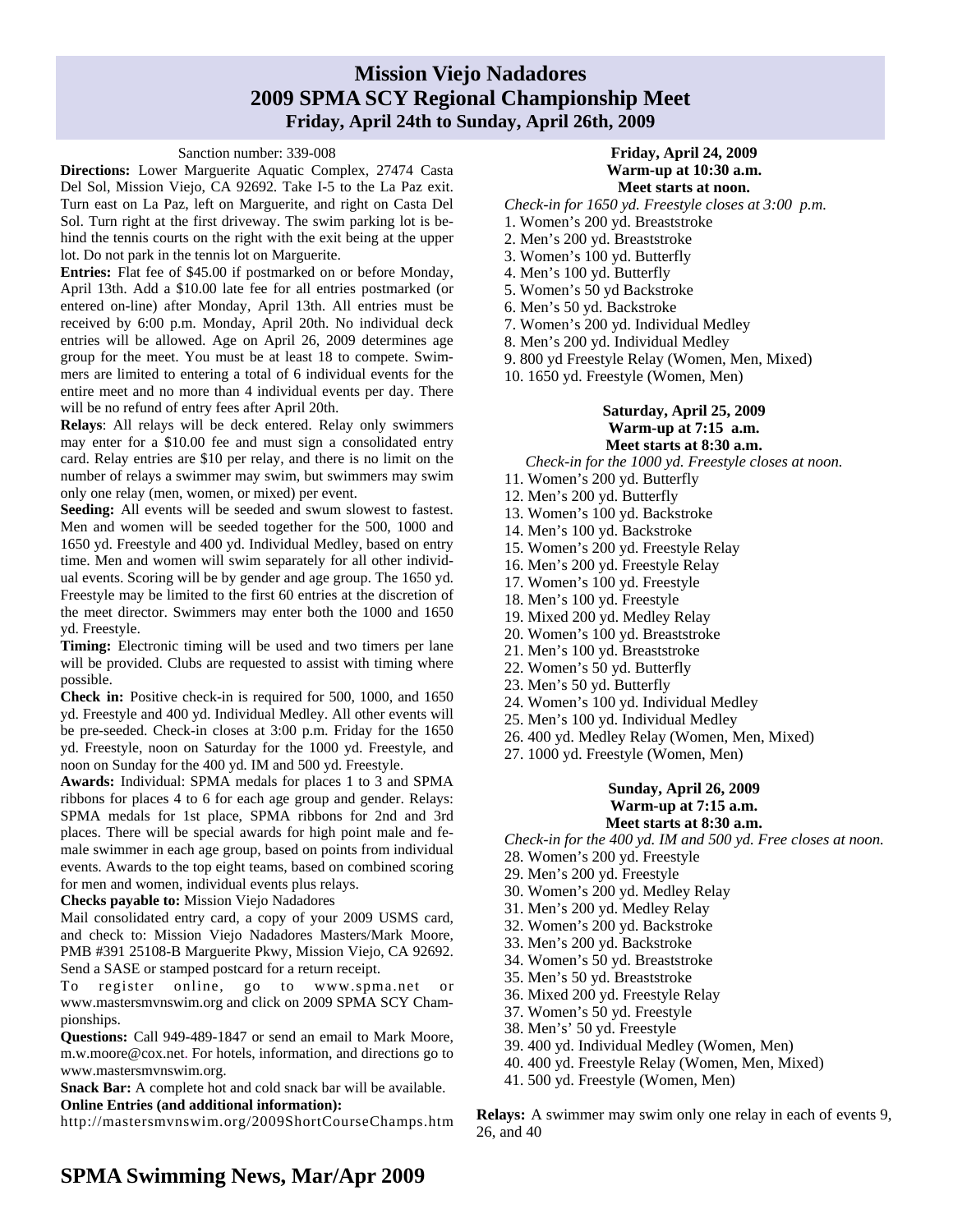## **San Luis Obispo Masters Long Course Meters Swim Meet Saturday, April 25th, 2009**

#### Sanction number: 339-009

Sinsheimer Pool, 900 Southwood Drive, San Luis Obispo, CA 93401. Outdoor 50 meter x 25 yard, 8-lane course with seven lanes for competition and one lane for warm-up/warm-down.

**Directions:** From North or South US 101, take Marsh St. off ramp. Turn right on Broad St. (3rd stoplight), turn left on Orcutt Rd.(4th stoplight). Cross railroad tracks, then take 1st left onto Laurel Lane and left onto Southwood Dr (1st stop sign). Swim Center is one block at end of road.

**Entries:** The pre-entry postmark deadline is Saturday, April 18th. Deck entries will close at 12:30 p.m or 30 minutes before the start of the meet, whichever is later. Age on December 31, 2009 determines age group for the meet. You must be at least 18 years of age to compete.

**Seeding:** All events will be deck seeded slowest to fastest by entered time, ages and sexes combined.

**Relays:** All relays will be deck entered. Relay fees are \$2.00 per relay due upon entry. For each relay swimmer who is not entered in individual events, a fee of \$5.00 and a signed liability release must be submitted with the relay entry.

**Awards:** Individual: Ribbons for places 1 to 3. Relay: Ribbons for first place.

**Entry Fees:** \$20.00 per swimmer flat fee. Deck entries allowed for a total of \$30.00.

#### **Checks payable to**: SLOSC

Mail consolidated entry card, a copy of your 2009 USMS card, and check to: San Luis Obispo Spring Splash, PO Box 142, San Luis Obispo, CA 93406.

**Questions:** Meet Director, Philip Yoshida, (805) 543-9515 or office@sloswimclub.org.

#### **Saturday, April 25, 2009**

Warm-up following Age Group Meet Event #1 starts no earlier than 1:30 p.m.

- 1. 400 m Freestyle
- 2. 50 m Butterfly
- 3. 100 m Backstroke
- 4. 200 m Freestyle
- 5. 50 m Breaststroke
- 6. 200 m Medley Relay (Men, Women, Mixed)
- 7. 100 m Butterfly
- 8. 50 m Freestyle
- 9. 100 m Breaststroke
- 10. 50 m Backstroke
- 11. 100 m Freestyle
- 12. 200 m Individual Medley
- 13. 200 Freestyle Relay (Men, Women, Mixed)

*Please read the general information on entering swim meets on the third page of this newsletter!* 

## **Santa Clarita Masters LCM Meet Sunday, May 17th, 2009**

#### Sanction number: 339-010

**Directions:** Santa Clarita Aquatic Center, 20850 Centre Pointe Pkwy. *From the north*, take I-5 to the Valencia Blvd exit in Valencia. Go east several miles (Valencia Blvd turns into Soledad Canyon Rd) to Ruether Ave. Turn right and cross over railroad tracks. Turn right at Centre Pointe Pkwy. Turn left into driveway for Aquatic Center. *From the south*, take I-5 to Hwy. 14 north. Exit at Golden Valley Rd. Turn left onto Golden Valley Rd. Turn right on Centre Point Pkwy. Make a right into the driveway for the Aquatic Center. Parking available in both upper and lower parking lots.

**Entries:** The pre-entry postmark deadline is Saturday, May 9th. Deck entries for the 1500 m Freestyle will close at 8:45 a.m.; all other deck entries close at 11:00 a.m. Age on December 31, 2009 determines age group for the meet. You must be at least 18 years of age to compete.

Seeding: All events will be deck seeded slowest to fastest, by entered time, ages and sexes combined. Check-in is not required in order to be deck seeded, except swimmers must check in to swim the 1500 m Freestyle and the 400 m Freestyle.

**Relays:** All relays will be deck entered. Relay fees are \$4.00 per relay due upon entry. For each relay swimmer who is not entered in individual events, a fee of \$5.00 and a signed liability release must be submitted with the relay entry.

**Awards:** Individual: SPMA ribbons for places 1 to 3. Relay: SPMA ribbons for first place.

**Entry Fees:** \$20.00 per swimmer flat fee. Deck entries allowed for a total of \$30.00.

**Checks payable to**: City of Santa Clarita.

Mail consolidated entry card, a copy of your 2008 USMS card, and check to: Santa Clarita Aquatic Center, c/o Santa Clarita Masters Club, 20850 Centre Pointe Pkwy, Santa Clarita, CA 91355.

**Questions:** Meet Directors, Chris Lundie, (661) 250-3771, clundie@santa-clarita.com; Lance O'Keefe, (661) 250-3767, lokeefe@santa-clarita.com; Mike Coash, (661) 250-3760, mcoash@santa-clarita.com.

### **Sunday, May 17, 2009**

1500 warm-up at 8:00 a.m. 1500 starts at 9:00 a.m. 1. 1500 m Freestyle (check-in required) Additional warm-up after 1500 Event #2 starts at noon 2. 200 m Mixed Freestyle Relay 3. 100 m Butterfly 4. 200 m Freestyle 5. 100 m Breaststroke 6. 50 m Freestyle 7. 200 m Individual Medley 8. 400 m Freestyle (check-in required) 9. 100 m Backstroke 10. 50 m Butterfly 11. 400 m Individual Medley 12. 200 m Breaststroke 13. 100 m Freestyle 14. 50 m Backstroke 15. 200 m Butterfly 16. 50 m Breaststroke 17. 200 m Backstroke

18. 200 m Mixed Medley Relay